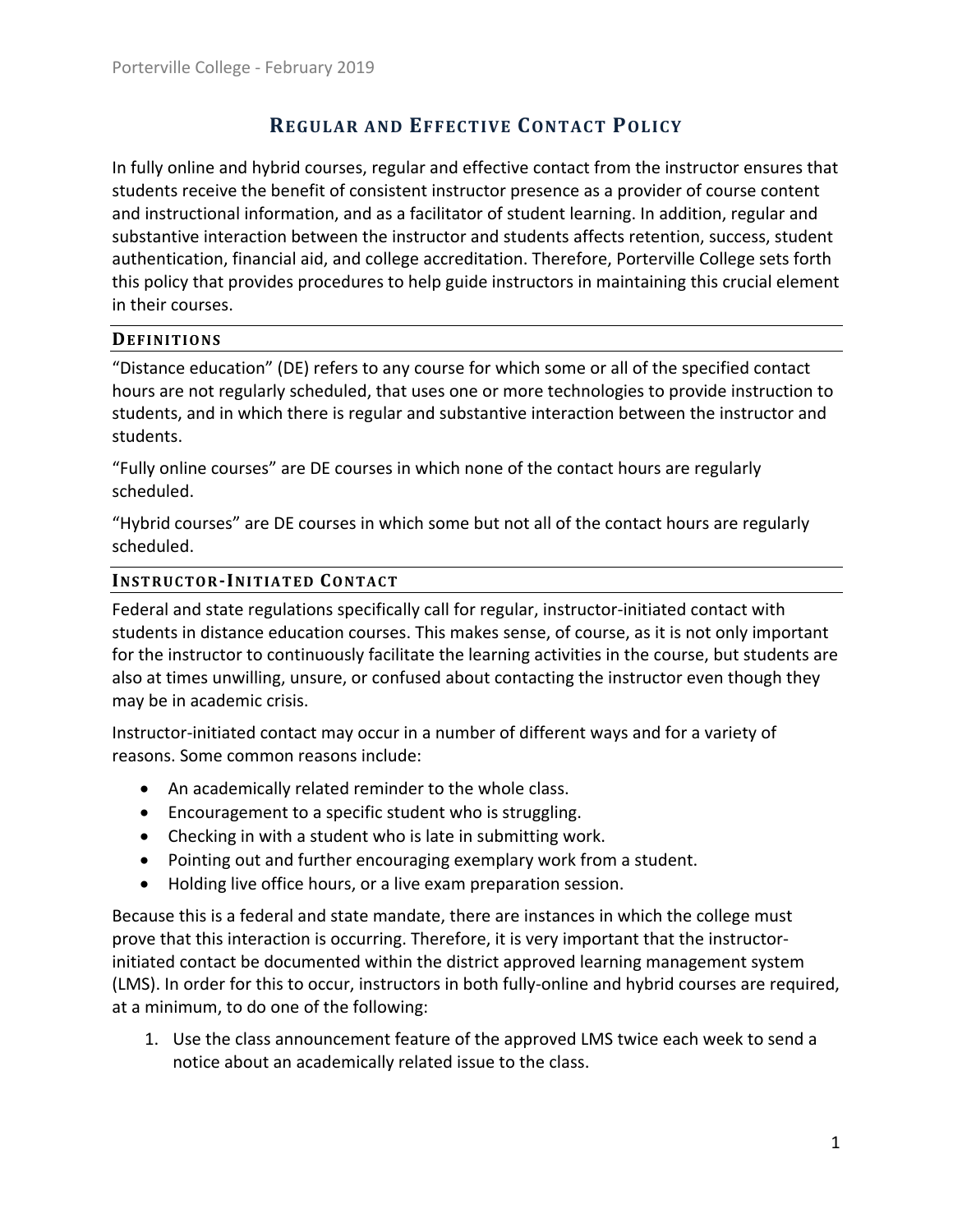- 2. Use a tool outside the approved LMS twice each week to send a notice about an academically related issue to the class. Then repeat those notices using the announcement feature of the approved LMS.
- 3. Use a tool outside the approved LMS twice each week to send a notice about an academically related issue to the class. Then take a screenshot of those notices, being sure that they clearly show the date and the contents of the message, and upload the screenshot to the "Files" area of the course, placing them within a folder labeled "Class Announcements."

# **STUDENT TO STUDENT INTERAC TION**

State regulations also require that regular and effective interaction occur amongst students. Student-to-student interaction helps to foster active engagement with course concepts, and facilitates effective learning communities which has been shown to positively impact student success.

In meeting this goal, online and hybrid courses should promote regular student interaction that is tied to the learning outcomes. This might involve assigning collaborative projects, arranging discussion on course topics, promoting study groups, or other similar activities. As a reminder, all student-to-student interaction will occur within the approved course management system as per the KCCD Board Policy.

Students should be encouraged to regularly interact with their classmates throughout the course's term. The frequency of their interaction is beyond the complete control of instructors, and will vary from student-to-student. However, instructors should be able to document their attempt in promoting student-to-student contact.

## **ESTABLISHING EXPECTATIONS**

Instructors should establish and make clear to students what the turn-around time is on student inquiries, as well as assignment feedback and grading. As per KCCD Board Policy, the maximum turn-around time on student inquiries should be no more than 48 hours, excepting weekends and holidays. In addition to turn-around time, it should be made clear to students how they can reach you, with at least two methods of contact delineated. Instructors should also explain their method(s) and frequency of communicating with students. All of these communication policies will be explained in the course syllabus. As a reminder, the course syllabus will be available to students within the approved course management system as per KCCD Board Policy.

# **UNEXPEC TED INSTRUC TOR ABSENC E**

If the instructor will be out of contact for any time not specified in the course documents, the instructor will notify students of the loss of contact and when they can expect regular contact with the instructor to resume. If the instructor's absence will exceed three instructional days (excluding weekend and holidays), then the instructor will submit an absence report so that a substitute can be assigned.